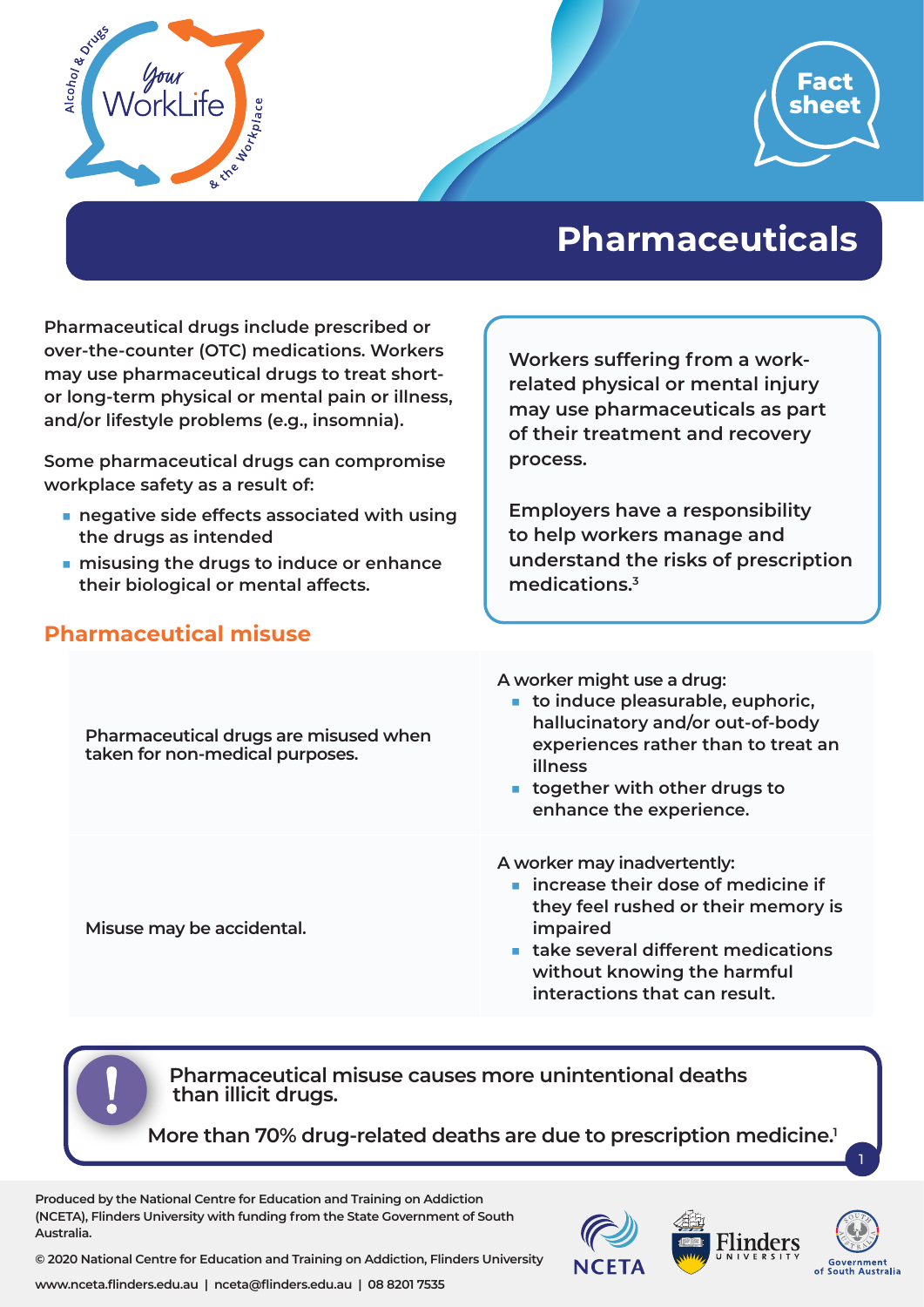





# **Quick facts**

**Over 70% of drug-related deaths are due to prescription medicines.1**

**Pharmaceuticals**

**People living with mental illness (29%) or chronic pain (16%) are more likely to misuse pharmaceuticals than other people.1**

**Approximately 5% of Australian workers misused pharmaceuticals during 2016.1,2**

**Male and female workers are equally likely to misuse pharmaceuticals.1,2**

**Younger workers are slightly more likely than older workers to misuse pharmaceuticals.2**

**Prescribed painkillers/opioids are the pharmaceutical drugs most commonly misused.1,2**

**Almost 4% of workers misused painkillers/opioids.2**

**11% of these workers usually consumed painkillers/ opioids in the workplace.2**

**Most people who used prescription medicine for nonmedical purposes got the medicine from their family or friends.4**

**Produced by the National Centre for Education and Training on Addiction (NCETA), Flinders University with funding from the State Government of South Australia.** 



2

**© 2020 National Centre for Education and Training on Addiction, Flinders University**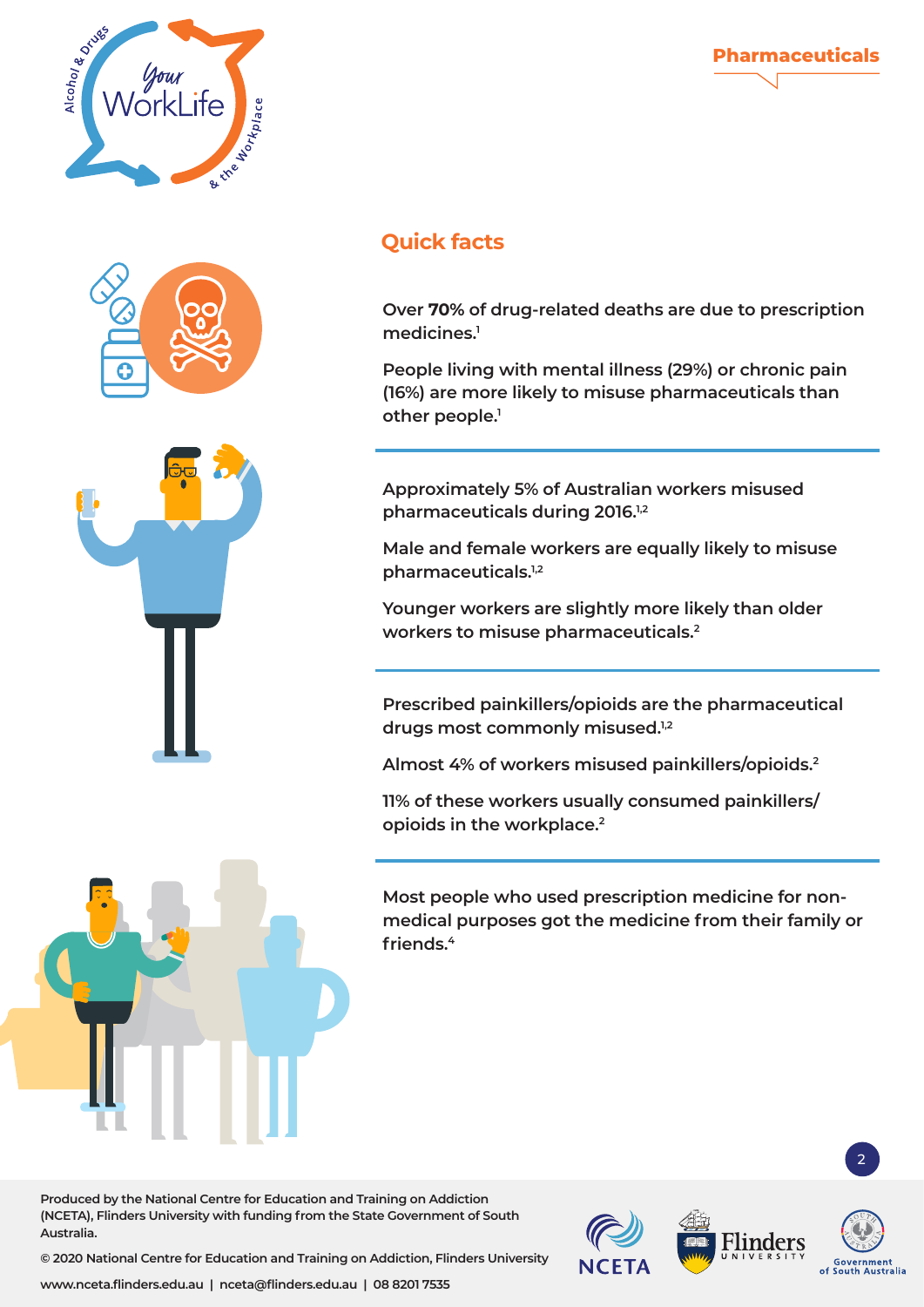



#### **Workplace risk**

**Like alcohol and illicit drugs, pharmaceutical medicines can:**

- **reduce worker productivity**
- **impair workers' physical and mental performance and wellbeing**
- **increase workplace health and safety risks.**

**These risks can increase if workers:**

- are in safety sensitive situations (e.g., operate **machinery, drive)**
- have not used these drugs before
- **are taking more than one type of medication**
- **do not follow directions for use**
- **drink alcohol with their medication.**



**Developing and implementing a formal alcohol and drug policy is crucial in managing any drug-related risk to workplace health and safety. If you already have a policy, review it to ensure it is up-to-date and comprehensive.**

**To understand how many workers are using/misusing pharmaceuticals:**

- **1. conduct a needs/risk assessment**
- **2. consider your workplace's rate of injury and illness**
- **3. speak with workers about pharmaceutical use.**

**Your workplace alcohol and drug policy should include provisions about pharmaceutical use, reporting, and management, and:**

- **contain reporting protocols for prescription medicine**
- **define under the influence**
- **prohibit workers from sharing prescribed medication.**

**Produced by the National Centre for Education and Training on Addiction (NCETA), Flinders University with funding from the State Government of South Australia.** 

**© 2020 National Centre for Education and Training on Addiction, Flinders University**

**www.nceta.flinders.edu.au | nceta@flinders.edu.au | 08 8201 7535**



**Driving 'under the influence' is an offence. It applies to all drugs, including pharmaceuticals.**



**It is an offence to share prescribed medications.** 

**Don't share what you have spare.**



3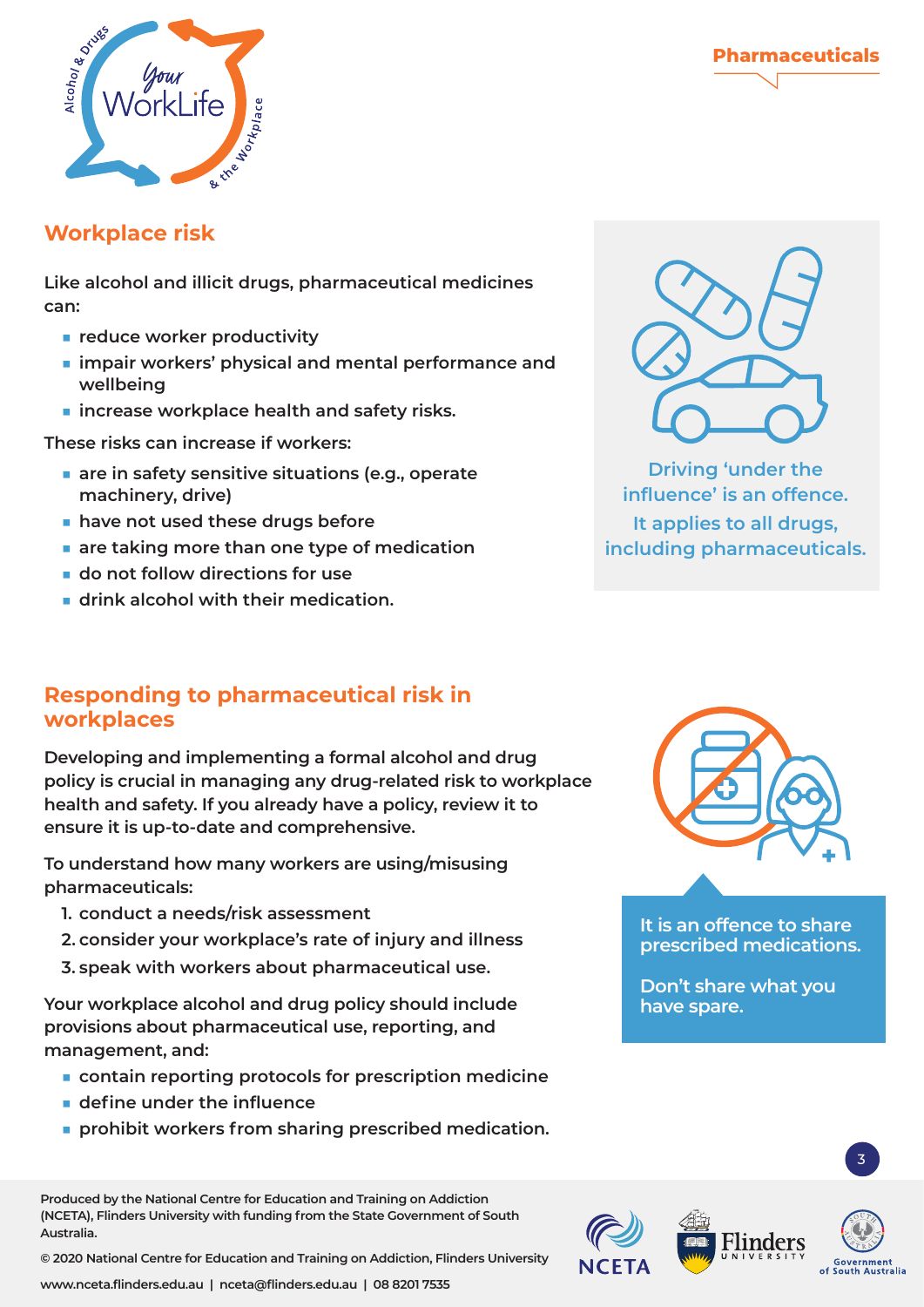

**Workers should be encouraged to:**

- **1. monitor their pharmaceutical use with the [MedicineWise app](https://www.nps.org.au/consumers/medicinewise-app)**
- **2. discuss their medication and alternative options (e.g., lifestyle changes) with their GP. The alternative treatment fact sheet developed by the Alcohol and [Drug Foundation](https://cdn.adf.org.au/media/documents/ADF_Pharma_Factsheet_Alternative_treatments.pdf) can help guide these conversations**
- **3. learn about the effects of mixing pharmaceuticals with other legal and/or illicit drugs, including alcohol**
- **4.understand the importance of taking pharmaceuticals only as directed**
- **5. inform the appropriate worksite person about any pharmaceutical use which may impact workplace safety.**

## **Overdose**

**Overdose can occur if too much of the drug (or combination of drugs) has been taken. Different drugs have different signs of toxicity.** 

**If a worker has overdosed, they may:**

- **1. fall into a deep sleep and be difficult to rouse**
- **2. be conscious but unresponsive (stupor)**
- **3. have pale or bluish skin and feel cold**
- **4.have difficulty and/or slowed breathing and make gurgling or gasping sounds**
- **5. vomit and/or have seizures.**

#### **If you think a worker has overdosed:**

- **1. Phone 000**
- **2. Ask for an ambulance**
- **3. Administer first aid until ambulance arrives.**

**See [How-to-Guide: Critical Alcohol and Drug Situations](https://worklife.flinders.edu.au/download_file/623/0) for more information about emergency responses.** 

**Naloxone may be administered for opioid overdose. For more information about administering naloxone, see [SA Health Preventing and responding to adverse effects of](https://www.sahealth.sa.gov.au/wps/wcm/connect/public+content/sa+health+internet/clinical+resources/clinical+programs+and+practice+guidelines/medicines+and+drugs/opioids/opioid+overdose+prevention+and+response+-+naloxone)  [opioids: naloxone](https://www.sahealth.sa.gov.au/wps/wcm/connect/public+content/sa+health+internet/clinical+resources/clinical+programs+and+practice+guidelines/medicines+and+drugs/opioids/opioid+overdose+prevention+and+response+-+naloxone).**

**Produced by the National Centre for Education and Training on Addiction (NCETA), Flinders University with funding from the State Government of South Australia.** 



4

**© 2020 National Centre for Education and Training on Addiction, Flinders University**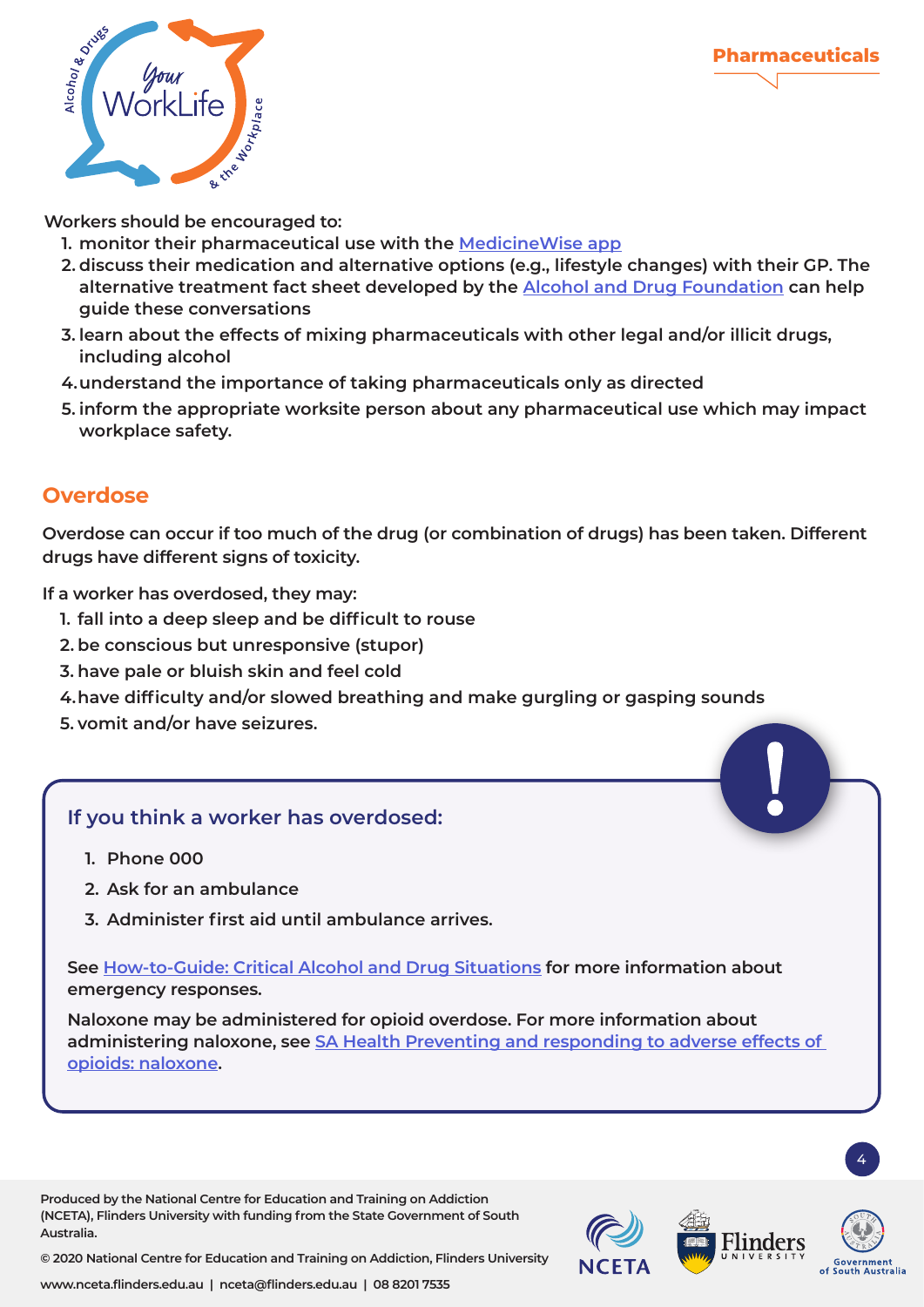



| <b>Drug type</b>        | Analgesics (e.g., Panadol, aspirin, opioids)                                                                                                                                                                                                                                                                                                   |                                                                                                                                                                           |
|-------------------------|------------------------------------------------------------------------------------------------------------------------------------------------------------------------------------------------------------------------------------------------------------------------------------------------------------------------------------------------|---------------------------------------------------------------------------------------------------------------------------------------------------------------------------|
| Purpose                 | Pain relief                                                                                                                                                                                                                                                                                                                                    |                                                                                                                                                                           |
| Effect on worker        | Can cause dizziness and drowsiness, and increase the risk of stomach bleeding,<br>heart attack or stroke if used in high dosages or for lengthy periods.                                                                                                                                                                                       |                                                                                                                                                                           |
| More<br>information     | <b>Alcohol and Drug Foundation Website</b><br>https://adf.org.au/drug-facts<br>/aspirin/<br>/buprenorphine/<br>/codeine/<br>/fentanyl/<br>/methadone/<br>/opioids/<br>/opium/<br>/oxycodone/<br>/paracetamol/                                                                                                                                  | <b>National Drug and Alcohol Research</b><br>Centre<br>https://ndarc.med.unsw.edu.au/<br>resource<br>/heroin-0<br>/pharmaceutical-opioids<br>/codeine<br><b>oxycodone</b> |
| <b>Drug type</b>        | Antipsychotics (e.g., Aripiprazole, Clozapine, Olanzapine, Risperidone)                                                                                                                                                                                                                                                                        |                                                                                                                                                                           |
| Purpose                 | Treat some mental health disorders (e.g., depression, schizophrenia and bipolar<br>disorder).                                                                                                                                                                                                                                                  |                                                                                                                                                                           |
| <b>Effect on worker</b> | Can cause sedation, dizziness, poor decision making, blurred vision, diabetes, high<br>or low blood pressure, high blood sugar, high cholesterol, cognitive impairment,<br>low blood pressure and increase risk of falls.                                                                                                                      |                                                                                                                                                                           |
| More<br>information     | https://www.sane.org/information-stories/facts-and-guides/antipsychotic-<br>medication<br>https://www.yourhealthinmind.org/treatments-medication/antipsychotic-<br>medication<br>https://www.betterhealth.vic.gov.au/health/conditionsandtreatments/<br>antipsychotic-medications<br>https://www.healthdirect.gov.au/antipsychotic-medications |                                                                                                                                                                           |
| <b>Drug type</b>        | Benzodiazepines   Tranquilisers (e.g., Serepax, Mogadon, and Valium)                                                                                                                                                                                                                                                                           |                                                                                                                                                                           |
| <b>Purpose</b>          | Relieve stress, anxiety, panic attacks, insomnia, seizures, muscle spasms, agitation,<br>alcohol withdrawal, and to ease the come down effects of stimulant use.                                                                                                                                                                               |                                                                                                                                                                           |
| <b>Effect on worker</b> | Can cause confusion, memory loss, blurred vision, drowsiness and fatigue,<br>irritability, paranoia, aggression, headaches and dizziness, and impaired thinking<br>and coordination.                                                                                                                                                           |                                                                                                                                                                           |

**Produced by the National Centre for Education and Training on Addiction (NCETA), Flinders University with funding from the State Government of South Australia.** 



5

**© 2020 National Centre for Education and Training on Addiction, Flinders University**